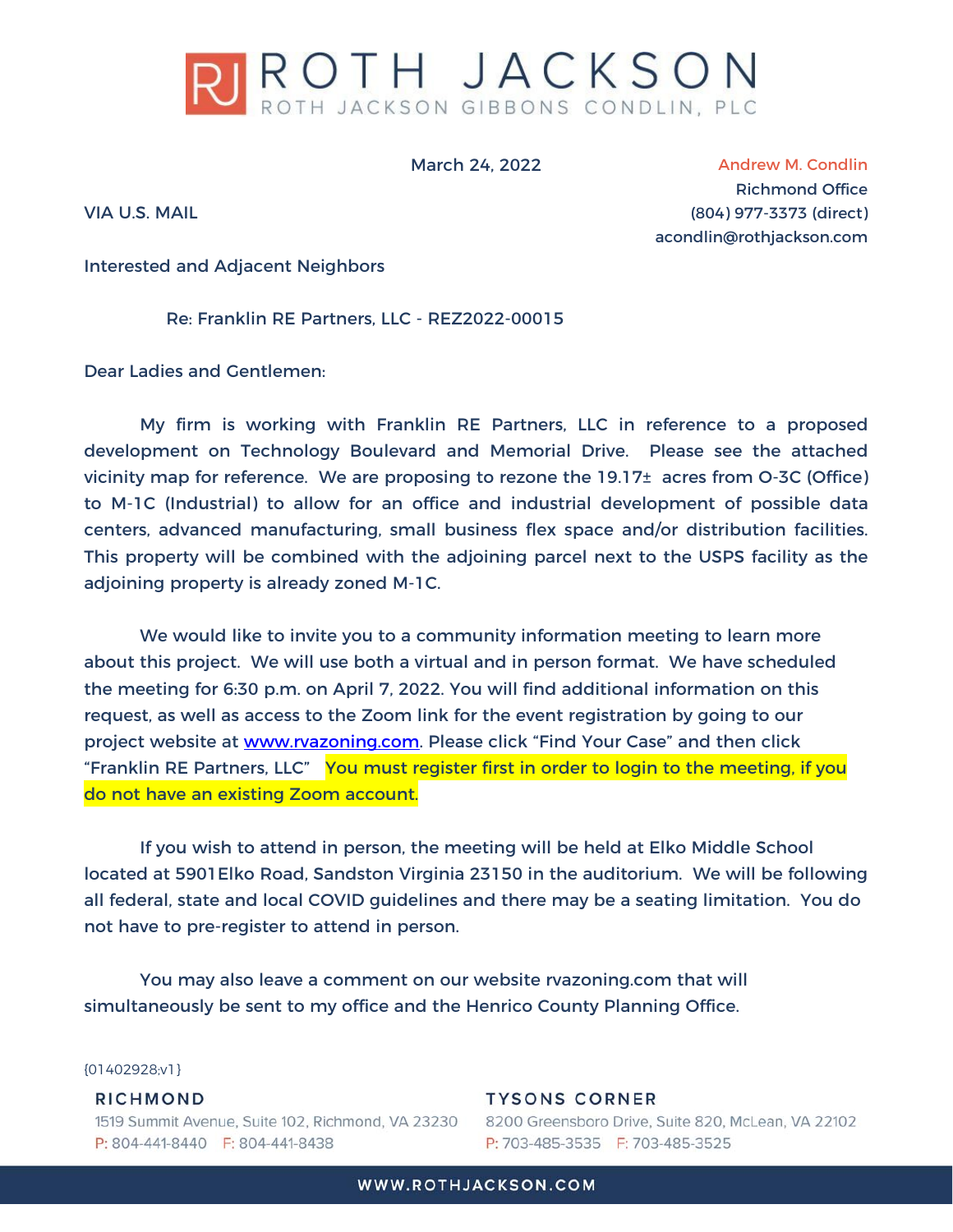March 24, 2022 Page 2

Please be aware the meeting will start promptly at 6:30 p.m. If no one joins the event virtually or in person, it will end at 6:45 pm.

In the meantime, should you have any questions or concerns, my contact information is (804) 977-3373 or acondlin@rothjackson.com, or you may also contact Seth Humphreys, Henrico County Planner, at (804) 501-4427 or hum02@henrico.us.

Sincerely,

Alla Male

Andrew M. Condlin

enclosure

{01402928;v1}



## RICHMOND

1519 Summit Avenue, Suite 102, Richmond, VA 23230 P: 804-441-8440 F: 804-441-8438

## **TYSONS CORNER**

8200 Greensboro Drive, Suite 820, McLean, VA 22102 P: 703-485-3535 F: 703-485-3525